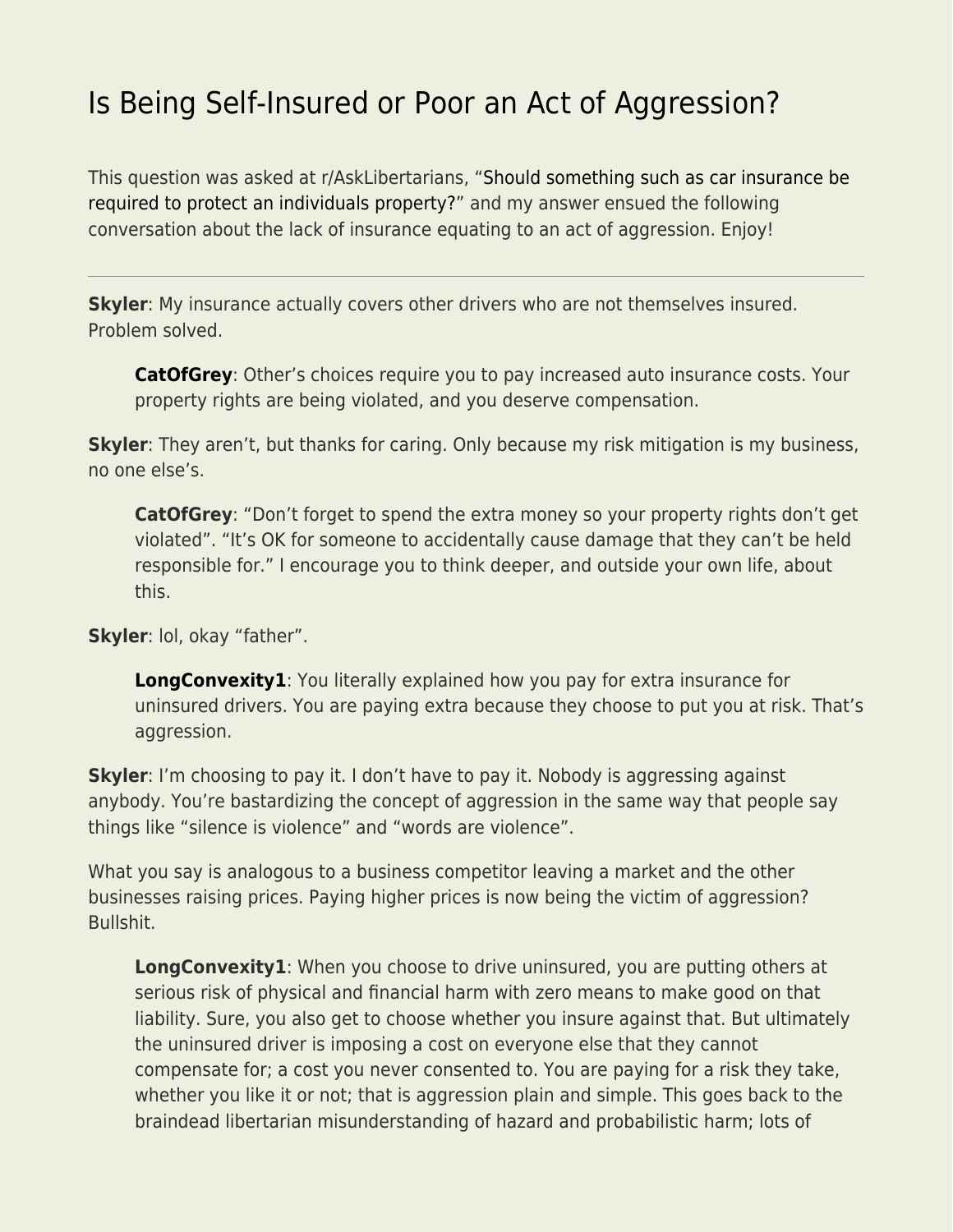things expose others to a probability of loss rather than a certainty, and those are still often aggression.

Requiring people to be capable of bearing liability that they expose others is good and normal and libertarian.

#### **Skyler**:

a cost you never consented to

But I did, and my insurance contract proves it.

I don't have to insure against it. That's my choice. If I refuse to and I'm never hit by an uninsured driver, there's never any aggression, negligent or otherwise.

A risk that somebody somewhere might possibly in some future space negligently or otherwise hurt me or my property is not itself aggression, it's just risk of aggression. And we either self-insure against the risk or we contract and pool our risk with others.

No aggression until action.

What you're arguing is that people who don't build up wealth for themselves in order to pay liability costs for injuring other people are committing acts of aggression. So in other words, being poor is an act of aggression. Again, total bullshit.

**LongConvexity1**: Clearly there is some probability/magnitude of harm when an action becomes aggression! If I walk up to you, load one round in a revolver, spin it, and then pull the trigger at your head, is it only a crime if I land on the bullet? Of course not! Now, there is a difference if I actually kill you, but I'd be putting you at excessive risk of harm for no good reason. Likewise, when I expose others to the probability of substantial harm with no possible recourse (uninsured driving), that's wrong and worth outlawing. That's where we should require you to stop driving (stop exposing others to risk), or be able to pay restitution (being insured).

I'm not saying lack of wealth is aggression. I'm saying that people who put others at very real risk while not insured are comitting aggression. Insurance is beautiful bc you don't have to build wealth to have it. There is risk in the world and most people won't be able to self insure all those risks, which is why pooling risk through insurance is so important. When you skip the pool though, you get the benefits without paying the costs (you impose those costs on the insured).

## **Skyler**: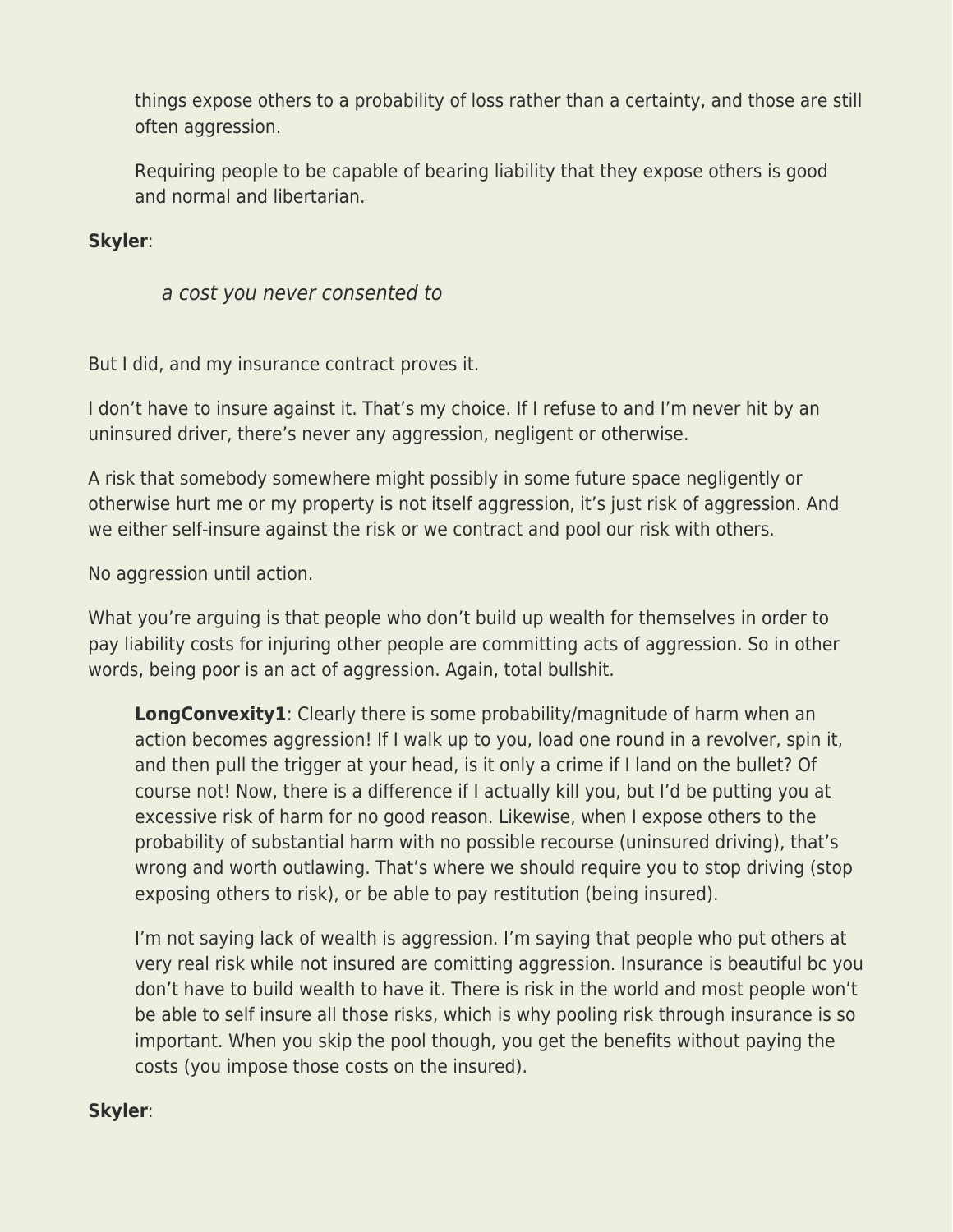I'm saying that people who put others at very real risk while not insured are comitting aggression.

This is probably the crux of our disagreement. Driving drunk is putting others at "very real risk". Driving like an unconcerned maniac is putting others at "very real risk". Driving poor is not.

**LongConvexity1**: Driving poor is not wrong! Driving uninsured is wrong, you are sidestepping this. Plenty of poor are insured and drive. If you are too poor to be insured, you shouldn't drive. I'd love if there were better substitutes for those in the US as our transit system is garbage, but uninsured people shouldn't drive period.

**Skyler**: Then your argument is that poor people shouldn't drive or do anything that has any level of risk of property damage to other people that they don't have the wealth to cover. That's absurd, and we have things like insurance to mitigate these risks.

And in a free society there might be other mechanisms for poor people to meet there property damage judgments with, such as with their labor.

**LongConvexity1**: It doesnt have to do about wealth, it's about insuring for the risks you impose on others. If you can't afford that, you can't drive. Most poor people can still afford it as uninsured driving rates are pretty low.

Ah, rather than requiring people make good on their liability, we should implement indentured servitude. Very logical.

**Skyler**: Why don't we split the difference. In a free society every square inch is privately owned and owners allow people with or without insurance to use their property. If they don't want to assume the risks themselves then they'll require that people who enter their property are insured, and those who aren't are just simply not allowed. This covers everything including roads.

Since we aren't in a free society then the people who are truly creating these externalities, are the road owners, the government, who should be assuming these risks but instead are coercively passing it on to taxpayers. Tack it up with every other form of aggression they commit against peaceful and innocent people.

**LongConvexity1**: No splitting the difference. You should pay for the risk you expose others to; requiring insurance solves the externality entirely. This is simple if you get over your braindead ancap take that "govt always is coercive". The same shit would be required on private roads as well, but for some reason when the govt owns the roads it can't enforce prudent standards lol.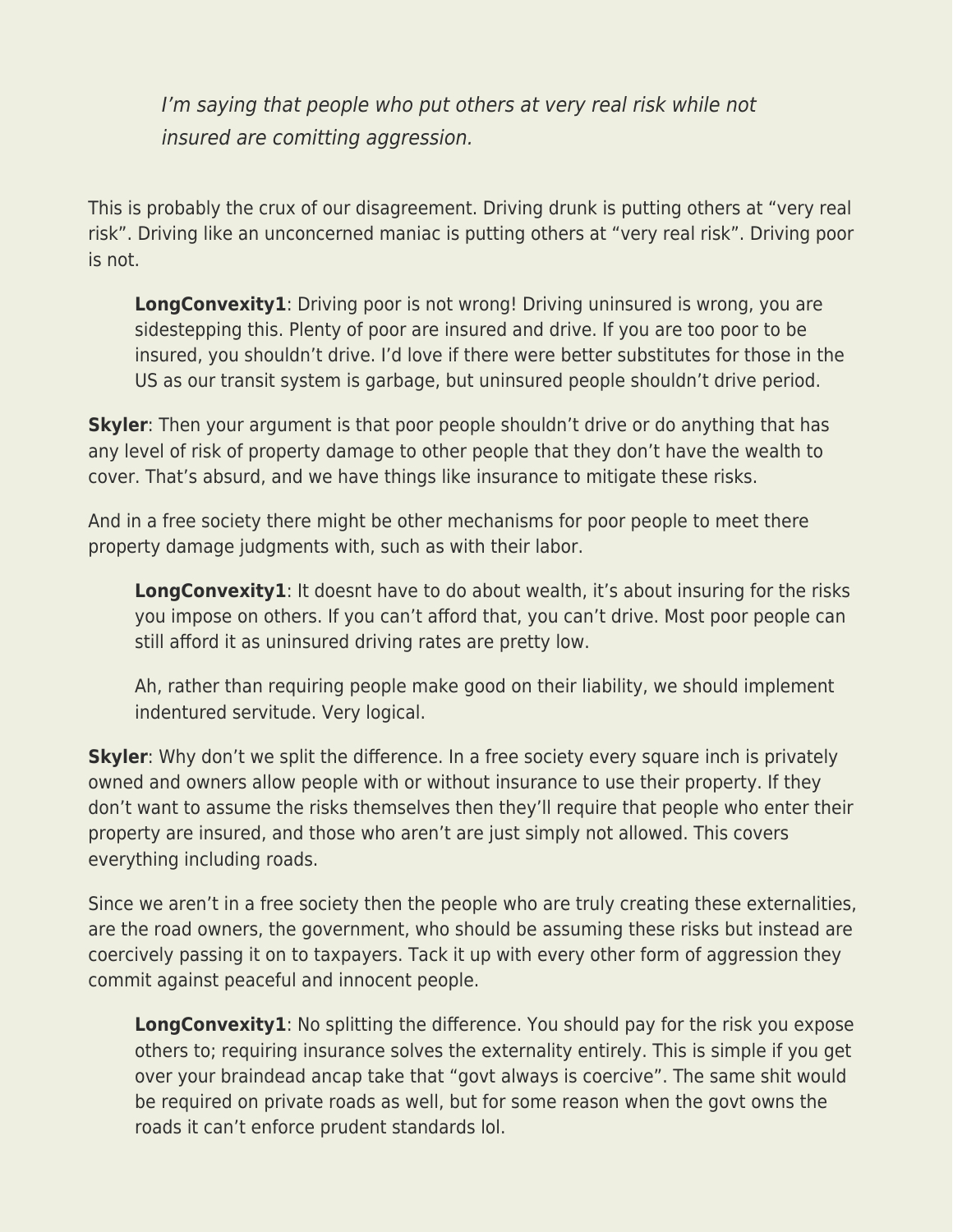## **Skyler**:

# You should pay for the risk you expose others to

Only after it becomes actual aggression or threat of aggression, not before.

when the govt owns the roads

Because it only does so illicitly. Government is a criminal organization, and begging Big Daddy Government to protect you from risk isn't a "prudent standard". It's wrong.

**LongConvexity1**: Again, if I play Russian roulette with you against your will, that is a crime whether or not the gun goes off. Probability of harm is harm.

The govt owns the roads and should operate them like any prudent owner would. Part of that is requiring insurance for drivers. You're just mad that the govt owns it so you're applying a different standard. Don't really care about your feelings here.

#### **Skyler**:

The govt owns the roads and should operate them like any prudent owner would.

They own the roads like a car thief owns your car. They don't. All they should do is give the roads back to the people they stole them from.

**LongConvexity1**: It doesn't matter how they own the roads. Even if they gave the roads to private owners, they would require insurance. The govt should do the same since it owns the roads.

You know you've got a sound argument when you constantly have to pivot away from it, christ…

**Skyler**: That is the same mistaken argument that Hans Hoppe makes about borders and immigration:<https://everything-voluntary.com/destruction-libertarian-ideology>

I haven't pivoted away from anything. You keep making the nonsensical argument that a risk of harm is akin to an act of aggression, it's not.

**LongConvexity1**: So I can play russian roulette with you, against your will, as long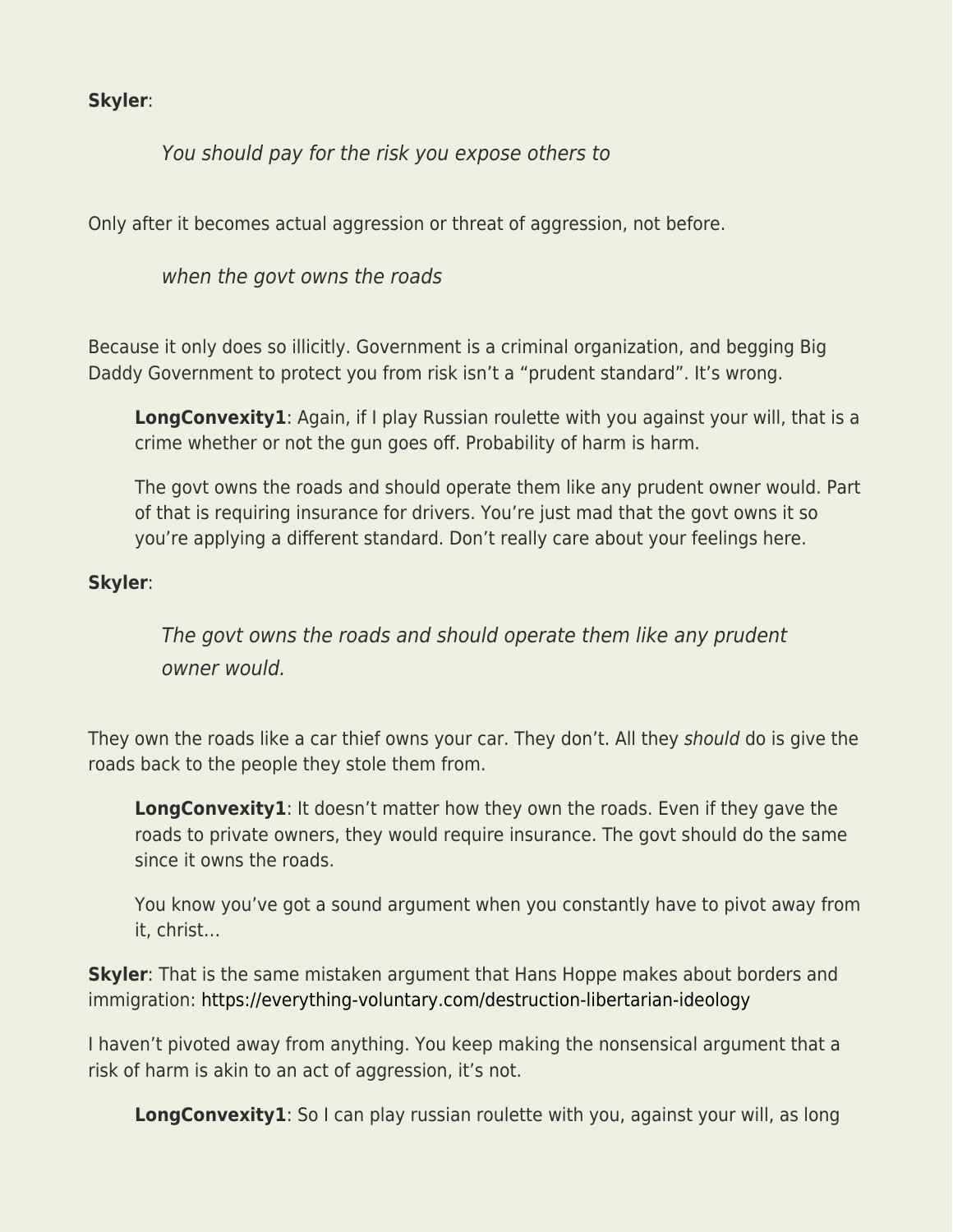as I don't actually land on the bullet right? It's ok for me to impose that risk on you (as long as it doesnt actually happen I'm perfectly within my rights)?

**Skyler**: Driving a vehicle peacefully is not playing Russian roulette. It's an absurd comparison. Driving drunk, however, is much closer.

**LongConvexity1**: But all I'm doing I exposing you to the probability of harm! That's totally ok. We only care about harm, not the probability of harm. You should be fine with this, according to your argument.

**Skyler**: Perhaps your issue is equivocating the term harm. It's better to use aggression if we're talking about libertarian ethics. Stealing my girlfriend "harms" me, competing away my customers "harms" me. So what?

The Russian roulette is 1 out of 6 a shot in the head, killing you, whereas peacefully driving has nowhere near those odds or that level of risk of "harm". It's an absurd analogy.

And it in no way justifies the criminal organization known as the state to coercively require people to purchase Auto Insurance.

**LongConvexity1**: Ok ok, so you've changed your position. The risk of harm does play a role! RR is extremely risky and has well defined consequences/probabilities. Driving is also risky, but less so! Remember, you said that me spinning the barrel is only aggression "only after it becomes actual aggression or threat of aggression, not before." The point is that at a certain risk and magnitude of harm, even exposing you to a probability is aggression.

The difference between sober driving and sober uninsured driving is that (1) car accidents are fairly regular occurrences whether you cause them or no, and (2) car accidents where one party is uninsured (or god forbid both parties) are incredibly costly. While the probability of a car crash happening are likely the same, the magnitude of losses are much bigger since one/both parties has no means to compensate their own/other's damages.

So, since the criminal organization owns the roads, they ought to run them as any prudent owner would. That includes insurance requirements. We could have them privately owned with private cops fining you for driving uninsured as well. Again, we should be consistent in best practices whoever owns the road.

## **Skyler**:

Ok ok, so you've changed your position.